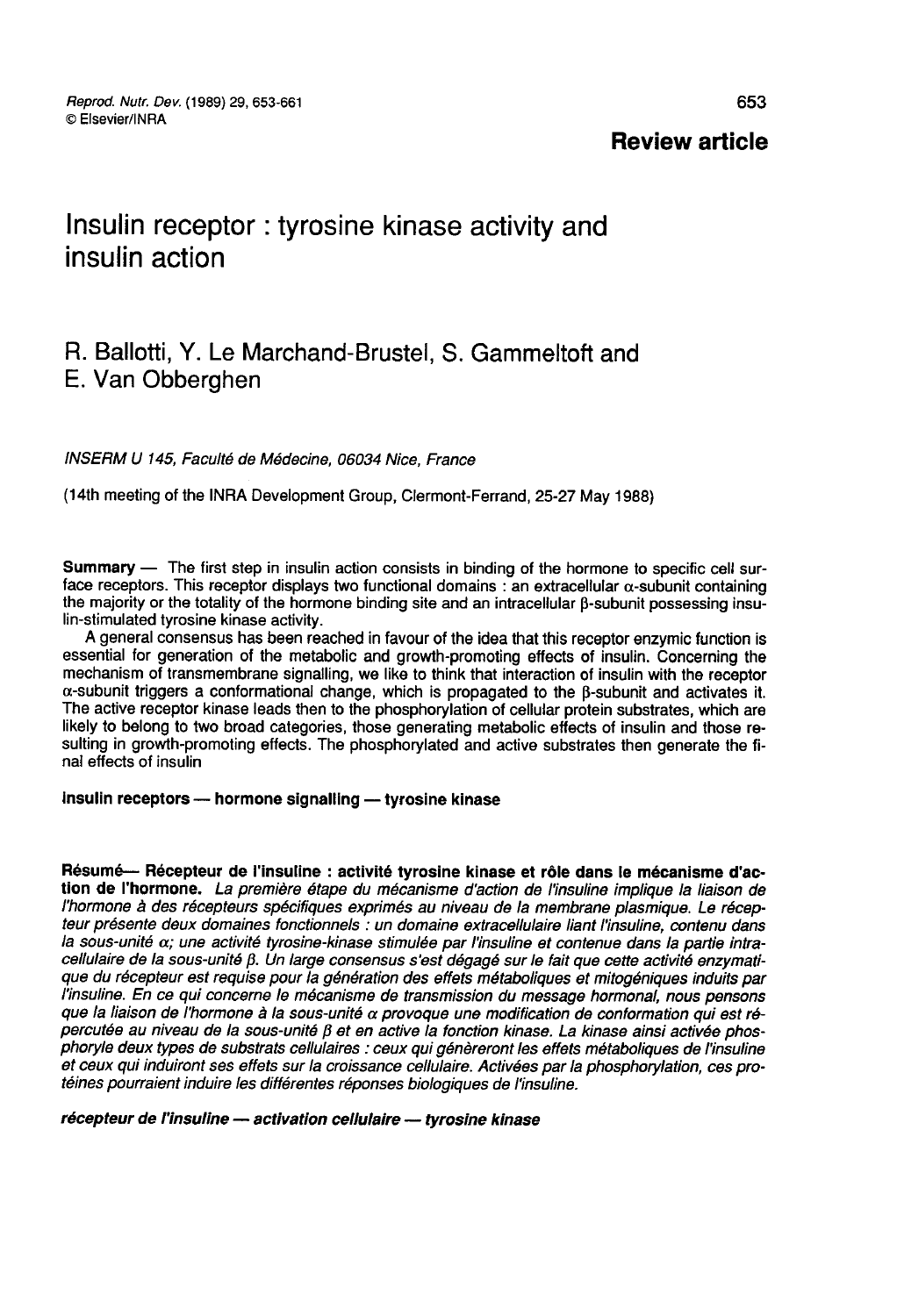#### INTRODUCTION

Regulation of cellular metabolism and growth by insulin is the result of a series of events initiated by the interaction of the hormone with its cell surface receptors. The insulin receptor structure was elucidated through a variety of techniques (Van Obberghen, 1984) and, more recently, the aminoacid sequence of the human insulin receptor precursor has been unravelled by recombinant DNA technology (Ullrich et al., 1985; Ebina et al., 1985). Despite this progress, the molecular mechanism of insulin action is still not entirely understood with regard to the events following receptor binding and leading to the ultimate cellular responses. However, over the years, considerable evidence has been gathered indicating that reversible phosphorylation contributes to the mechanism of insulin action (Denton, 1986). In addition, a promising discovery was made by the demonstration that the insulin receptor is an insulinsensitive protein kinase (Kasuga et al., 1982a; Van Obberghen & Kowalski, 1982; Petruzzelli et al., 1982). This observation is of particular interest for our understanding of insulin-regulated processes, since it is now recognized that phosphorylationdephosphory-lation of proteins is a mechanism whereby many cellular functions are regulated by hormones and neurotransmitters. Furthermore, protein kinases are also constituents of receptors for several growth factors, implying that receptor kinase activity may represent a general mechanism in transmembrane signalling of hormones and growth factors.

#### INSULIN RECEPTOR PHOSPHORYLA-TION

In intact cells, insulin stimulates the phosphorylation of its receptor  $\beta$  subunit (Van Obberghen & Kowalski, 1982; Kasuga et al., 1982a). In these experiments, cells Obberghen & Kowalski, 1982; Kasuga et *al.*, 1982a). In these experiments, cells<br>were preincubated with  $[^{32}P]P_1$  to label cel-<br>lular ATP, solubilized, and the glycoprolular ATP, solubilized, and the glycoproteins purified on WGA-agarose. Immunoprecipitation by antibodies to insulin receptors followed by SDS/PAGE under reducing conditions and autoradiography revealed a labeled band  $(M<sub>r</sub>$  95 k), the phosphorylation of which was stimulated by insulin. Its identity with insulin receptor [3 subunit was established based on its appropriate electrophoretic mobility and on the fact that it was not precipitated with nonimmune serum. In intact cells, phosphoaminoacid analysis of the insulin receptor  $\beta$  subunit showed phosphorylation of serine, threonine, and tyrosine under basal conditions. Insulin induced a rapid, several-fold increase in 32P incorporation on tyrosine, followed by a slower rise in labeling of phosphoserine (Kasuga et al., 1982; Gazzano et al., 1983; White et al., 1985b; Ballotti et al., 1987).

Subsequently, insulin-stimulated phosphorylation of the insulin receptor  $\beta$  subunit was demonstrated in cell-free systems usphorylation of the insulin receptor β subunit<br>was demonstrated in cell-free systems us-<br>ing [γ–<sup>32</sup>P]ATP and purified receptors (Van<br>Obberghen & Kowalski, 1982; Kasuga *e*i Obberghen & Kowalski, 1982; Kasuga et al., 1982c; Van Obberghen et al., 1983; Shia & Pilch, 1983; Petruzzelli et al., 1982; 1984).

These purified receptor preparations exhibited insulin-stimulated protein kinase activity which catalysed phosphorylation of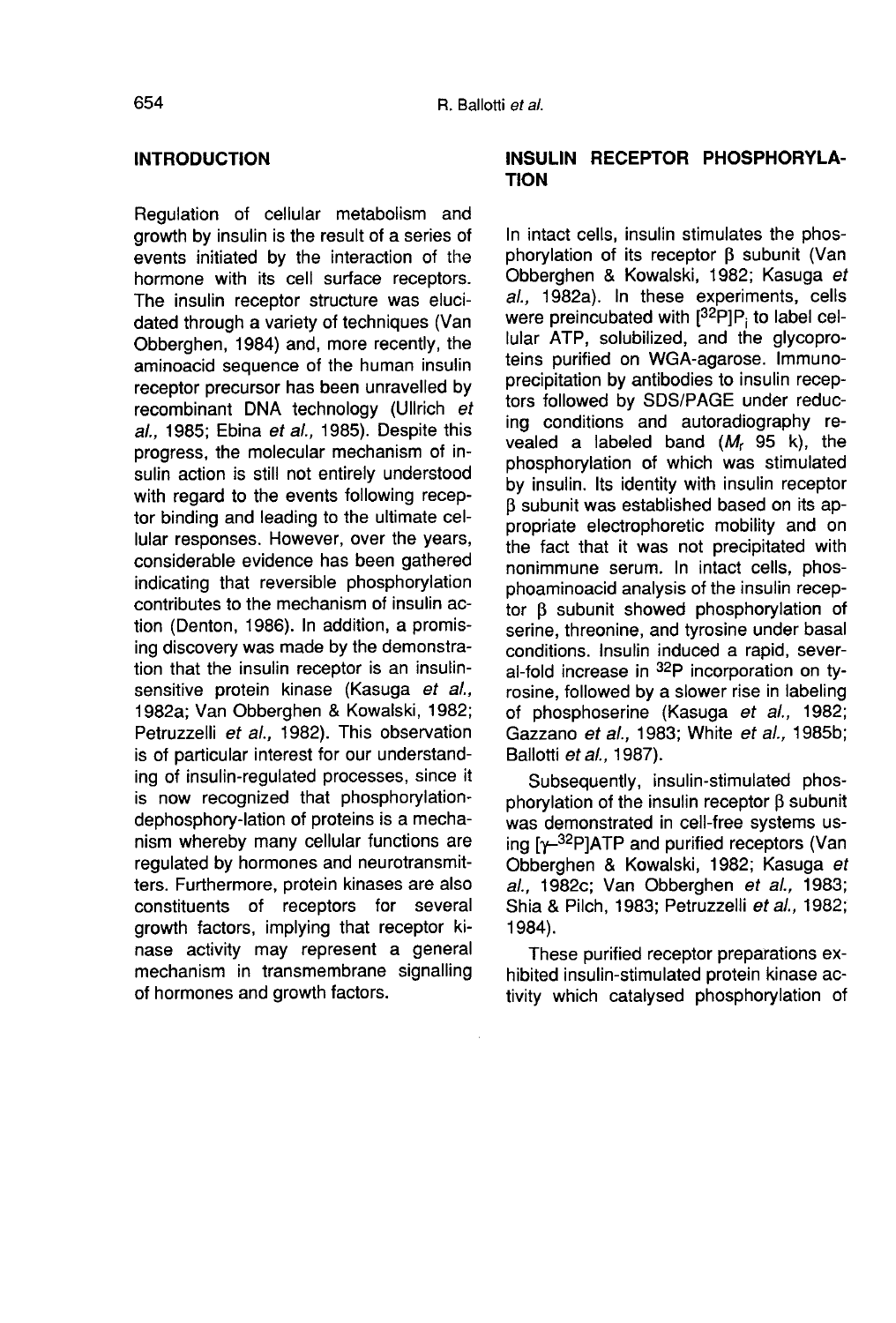both the  $\beta$  subunit and exogenous substrates. With a highly purified receptor, the phosphorylation occurred exclusively on tyrosine residues under basal conditions, and insulin stimulatory action was accounted for by a several-fold increase in phosphotyrosine. Thus, the tyrosine kinase appeared as a constituent of the insulin receptor. Further, the  $\beta$  subunit contains an ATP-binding site as demonstrated by covalent affinity labeling (Van Obberghen et al., 1983; Shia & Pilch, 1983; Roth & Cassell, 1983). The simultaneous presence of phosphorylation sites and an ATP binding site on the receptor  $\beta$  subunit indicates that the insulin receptor acts as its own tyrosine kinase. Further proof is the demonstration that the insulin-binding activity and insulindependent tyrosine-kinase activity copurified to homogeneity at a constant stoichiometric ratio (Petruzzelli et al., 1984). In addition, insulin binds to and promotes phosphorylation of the insulin receptor precursor (Mr 210 Kd) (Rees-Jones et al., 1983).

#### BIOCHEMISTRY OF THE INSULIN RE-CEPTOR KINASE

Following the identification of the insulin receptor protein kinase activity, its biochemical properties have been investigated in detail. For original references, see Gammeltoft & Van Obberghen (1986).

#### ROLE OF INSULIN RECEPTOR TYRO-SINE KINASE IN HORMONE ACTION

#### Characteristics of insulin receptor tyrosine kinase

Since the discovery that the insulin receptor is an insulin-dependent protein tyrosine kinase, it was anticipated that this receptor enzymic function was involved in insulin action (Gazzano et al., 1983). For the validity of this contention, the following five criteria were expected to be fulfilled. First, the insulin dose-response relationship of the kinase should be within the physiological range and correlate with that of receptor binding. Several authors found that the kinase activation was half-maximal at an insulin concentration of 2-5 nM ( $ED_{50}$ ), which corresponded to the apparent  $K_d$  of the receptor-insulin complex of the same solubilized receptor preparations (Kasuga et al., 1982b; Shia & Pilch, 1983; Petruzzelli et al., 1984; Sadoul et al., 1985). In contrast, a dissociation between doseresponse curves of insulin binding and kinase activation was observed with soluble receptors from rat liver and human erythrocytes (Grigorescu et al., 1983). In this instance, the apparent  $K_d$  exceeded the  $ED_{50}$  by a factor of 3-10, suggesting that the phenomenon of "spare receptors", observed for other insulin actions, was also applicable for kinase activation. It is not clear whether these findings are explained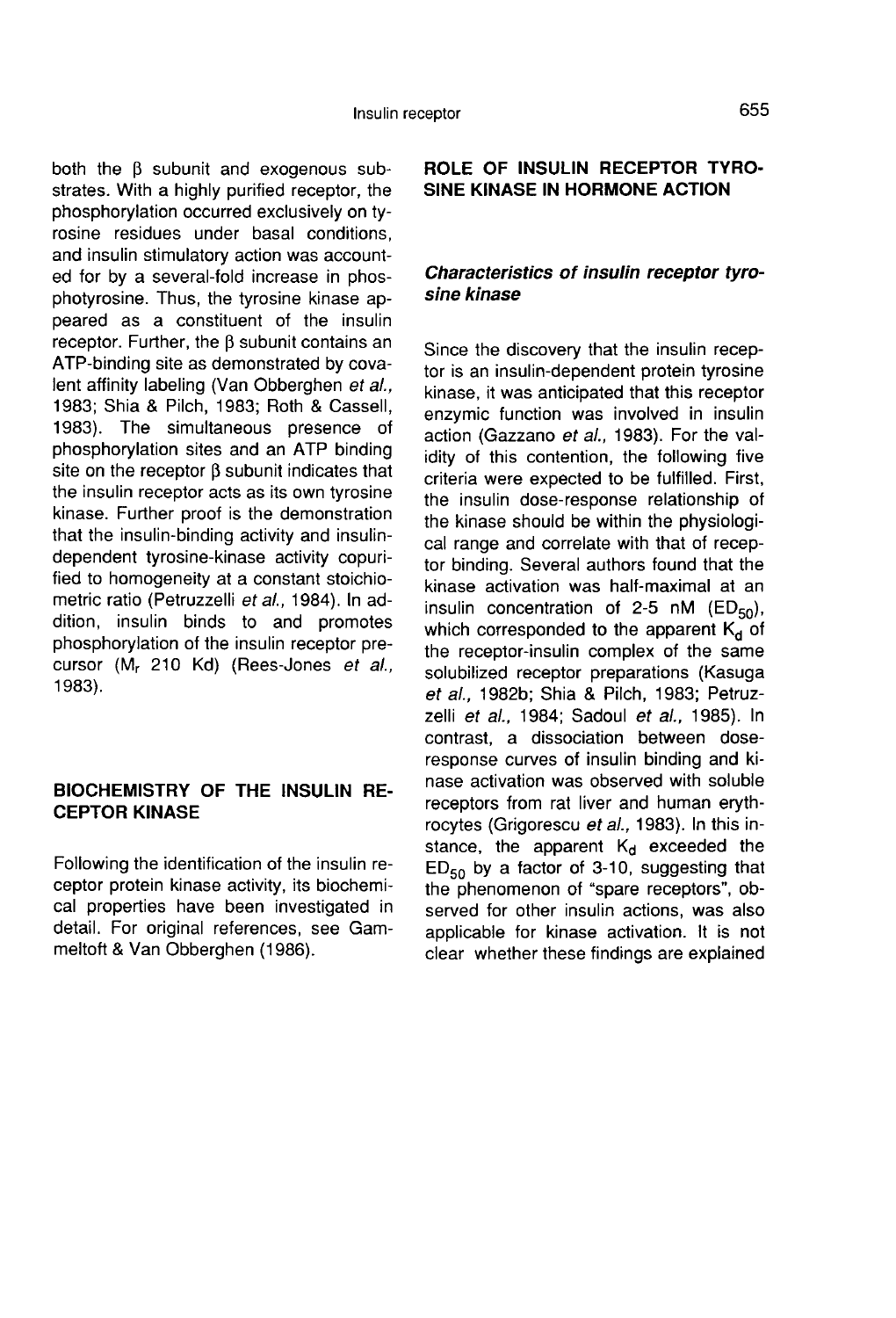by differences in tissues, purification procedures, or assay methods. In conclusion, in most instances, the receptor kinase is activated by insulin concentrations within a physiological range corresponding to receptor binding.

Second, the receptor kinase should be capable of phosphorylating cellular substrates other than the receptor itself, in order to propagate the insulin response. The insulin receptor kinase can phosphorylate a number of substrates on tyrosine in vitro, although none of the proteins tested are proven to be physiologically relevant substrates. The first two «putative» substrates described were a 110-120 kDa protein and a 185 kDa protein. In 1985, two laboratories independently identified in purified glycoproteins from rat liver and rabbit brown<br>adipose tissue, a cellular protein a cellular protein «substrate» of Mr 110 K for the insulin receptor kinase (Sadoul et al., 1985; Rees-Jones & Taylor, 1985). This glycoprotein appears as a monomeric structure and is not part of the insulin receptor itself. Phosphorylation of the M<sub>r</sub> 110 K protein and of the receptor  $\beta$  subunit were stimulated by insulin in a remarkably similar dosedependent fashion ( $ED_{50} \approx 1$  nM). In addition, kinetic studies suggested that phosphorylation of the M<sub>r</sub> 110 K protein occurred after activation and phosphorylation of the insulin receptor kinase. The nature and function of this endogenous substrate is as yet unknown. In the same period, a different putative substrate for the insulin receptor kinase was identified in a hepatoma cell line, Fao (White et al., 1985a). This Mr 185 kDa substrate does not contain carbohydrate moieties and appears to be monomeric. Since the reports on these two «putative» substrates, a number of other phosphoproteins have been described, including an  $M<sub>r</sub>$  15 kDa that may play a role in insulin-mediated glucose transport (Bernier et al., 1987). However,

at present, it remains to be seen whether any of these proteins have a physiological significance. One is forced to admit that, despite intensive efforts, extremely little is known about «putative» substrates. This is likely due to the fact that they are rare and labile. In addition, as expected from the large array of biological responses induced by insulin, a whole series of nonabundant regulatory proteins are likely to exist to account for the metabolic and growth-promoting effects of insulin.

The third criterion is reversibility of insulin receptor phosphorylation. To exert a regulatory function, the phosphorylated and activated receptor kinase should return to basal activity through a dephosphorylation reaction. Lectin-purified receptor preparations were found to contain phosphatase activity which slowly reduced the <sup>32</sup>P content of phosphorylated receptor and was insulin-independent (Kowalski et al., 1983). Exposure of phosphorylated insulin receptor to alkaline phosphatase resulted in the removal of about  $50\%$  of the  $\beta$ subunit phosphotyrosine and about 65% reduction in kinase activity (Yu & Czech, 1984). Thus, the insulin receptor kinase can be de-activated through dephosphorylation of tyrosine residues.

The fourth criterion concerns the specificity of insulin effect on its receptor kinase. Several insulin analogues stimulated receptor phosphorylation with potencies relative to porcine insulin and identical with their relative binding affinities and with potencies in other assay systems (Kasuga et al., 1982a; Grigorescu et al., 1983). Finally, polyclonal antisera to insulin receptor, which exert insulin-like effects in several cell types, were also able to stimulated the receptor tyrosine kinase (Gammeltoft & Van Obberghen, 1986; Gherzi et al., 1987). In conclusion, the insulin effect on receptor phosphorylation has the affinity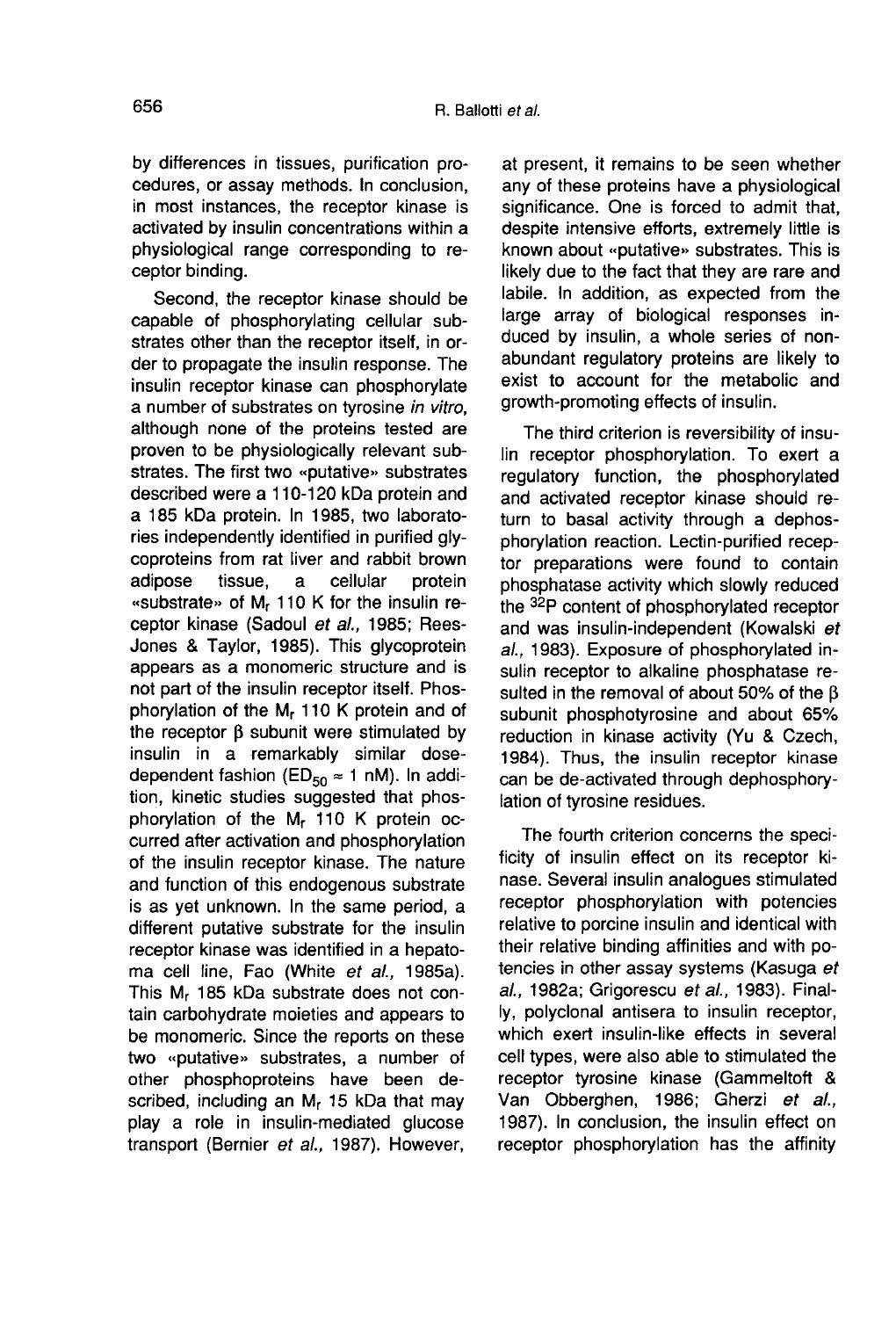and specificity of a typical insulin receptor mediated event.

Combined, the kinase activity of the insulin receptor seems to be a fundamental receptor property, since whenever insulin receptors are present, insulin-stimulated autophosphorylation occurs (Gammeltoft et al., 1984, 1985; Gazzano et al., 1985; Grigorescu et al., 1983; Kasuga et al., 1982a, c; Petruzzelli et al., 1984; Shia & Pilch, 1983; Tanti et al., 1986; Van Obberghen & Kowalski, 1982). An important feature of the insulin receptor tyrosine kinase is that receptor autophosphorylation on one or more tyrosyl residues activates the receptor kinase towards exogenous substrates without affecting the insulin-binding caracteristics (Rosen et al., 1983; Yu & Czech, 1984).

## Insulin receptor tyrosine kinase and hormone action

A general consensus has been reached for a role of insulin receptor kinase in hormone action. The first series of suggestive observations was provided by studies, showing that alterations in insulin action are associated with parallel alterations in insulin receptor tyrosine kinase activity. Thus, the receptor kinase is impaired in various insulin-resistant states including the syndrome of extreme insulin resistance type A (Grunberger et al., 1984), melanoma cell cultures (Häring et al., 1984), goldthioglucose obese mice (Le Marchand-Brustel et al., 1985), and streptozotocin diabetic rats (Kadowaki et al., 1984). Conversely, insulin receptor kinase is hyperactive in insulin hyperresponsive adipocytes of young obese Zucker rats (Debant et al., 1987). Further, insulinomimetic agents (vanadate, lectins, trypsin) increased receptor autophosphorylation (Tamura et al.,

1983: Roth et al., 1983). Introduction into mammalian cells of a monoclonal antibody which inhibits insulin receptor kinase, blocks the rapid effects of insulin (Morgan & Roth, 1987). Conversely, microinjection of antiphosphotyrosine antibodies, which stimulate the insulin receptor kinase, induces enhanced insulin-evoked glucose transport and aminoacid uptake (Ballotti et al., 1989).

The most convincing and elegant evidence for the idea that insulin action depends on receptor protein tyrosine kinase activity, comes from mutagenesis experiments involving the receptor. Thus, insulin receptors mutated on the ATP binding site, lack protein tyrosine kinase activity and fail to mediate insulin post-receptor effects, including glucose transport, glycogen synthesis, S6 kinase activity and thymidine uptake (Chou et al., 1987).

### SERYL (AND THREONYL) PHOSPHOR-YLATION OF INSULIN RECEPTORS

In intact cells, the rapid insulin-stimulated phosphorylation of its receptor on tyrosine is followed by a slower serine phosphorylation (Kasuga et al., 1982c; Gazzano et al., 1983; White et al., 1985b; Ballotti et al., 1987; Pang et al., 1985). In addition, with partially purified insulin receptor, insulinstimulated phosphorylation of both tyrosine and serine on its receptor (Kasuga et al., 1982; Zick et al., 1983), as well as on exogenous substrates (Gazzano et al., 1983; Ballotti et al., 1986) was shown. The serine kinase activity appears to be noncovalently associated with the receptor and is removed during further purification, because highly purified receptor solely displayed tyrosine kinase activity. The relationship between the two protein kinase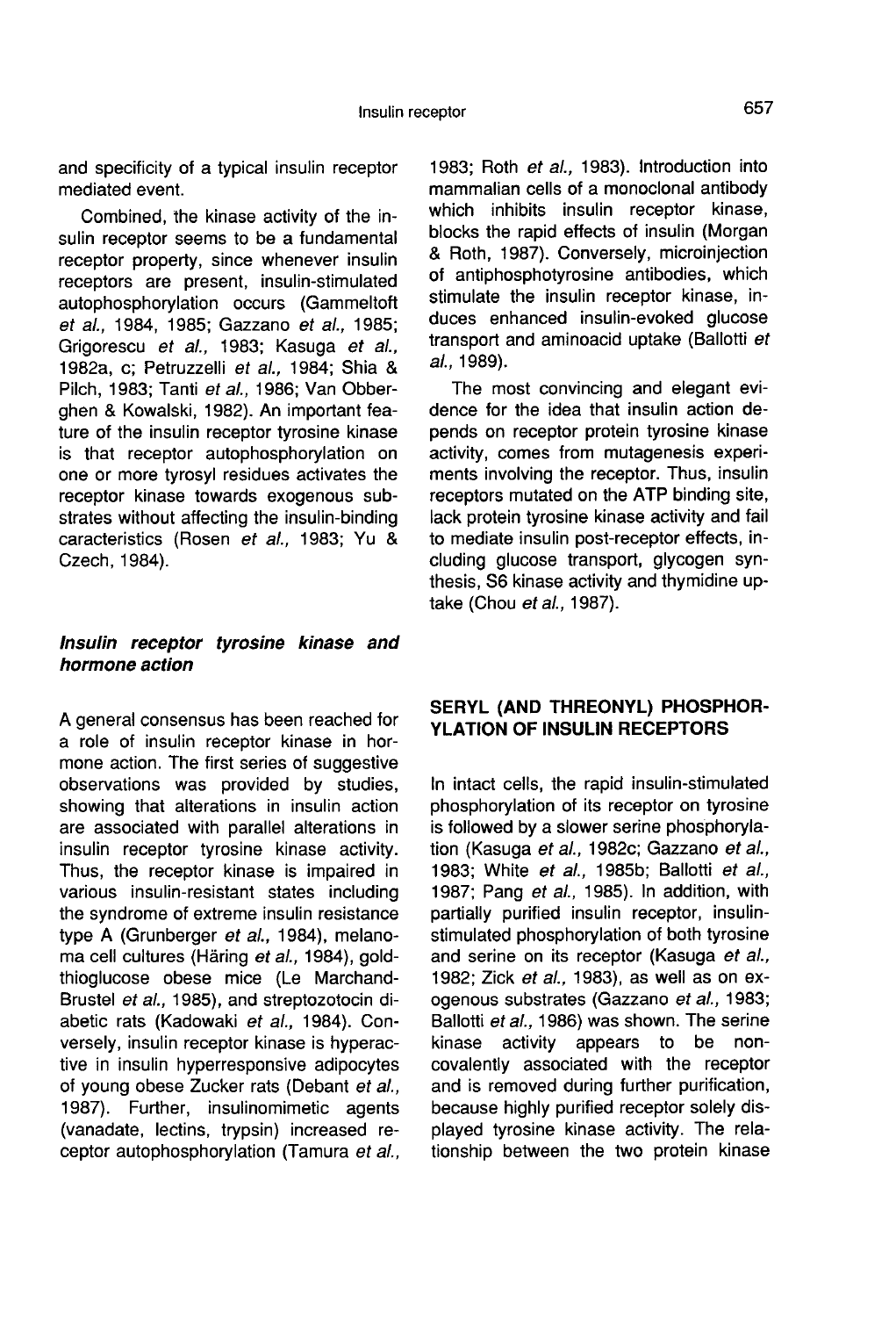activities associated with the receptor, and their cellular role, remain to be established. At least two possibilities exist, one in which the two kinase activities serve separate cellular functions, and another with sequential kinase activation (Gazzano et al., 1983). According to the first model. the tyrosine kinase would be involved in insulin's growth-promoting action similar to tyrosine phosphorylations, mediating cellular responses to growth factors and to cellular and retroviral oncogene proteins (Hunter & Cooper, 1985). In contrast, the serine kinase activities would play a role in insulin's metabolic actions. All kinases involved in the control of intermediary metabolism are indeed serine- or threoninespecific. In the second model, the two types of kinases are activated sequentially. Insulin binding to receptor leads to activation of the constituent tyrosine kinase, which induces activation of the receptorassociated serine kinase(s), accounting for the generation of cellular responses to insulin.

In contrast to insulin receptor autophosphorylation on tyrosine residues, phosphorylation of insulin receptor  $\beta$  subunit on serine and threonine residues results in a decrease in receptor tyrosine kinase activity. This has been observed in the following situations :

- intact cells treated either with phorbol esters, thought to act through protein kinase C (Jacobs et al., 1983; Häring et al., 1986), or with agents leading to an increase in cellular cAMP (Stadtmauer &

- purified insulin receptors exposed to cAMP-dependent protein kinase (Roth & Beaudoin, 1987) or protein kinase C (Bollag et al., 1986).

The role of serine and threonine phosphorylation of the insulin receptor remains a matter of speculation. It is tempting to

suggest that at least part of the antagonistic action of some hormones, which oppose insulin's effects and act through cAMP dependent protein kinase or protein kinase C, is mediated by seryl and threonyl B subunit phosphorylation with a concomitant decrease in receptor tyrosine kinase activity. Furthermore, like to think that seryl and threonyl insulin receptor phosphorylation might also be the endpoint of a negative feed-back loop in the regulation of insulin action. According to this idea, the activated insulin receptor tyrosine kinase would phosphorylate and activate a series of functional substrates, one of which would be a serine/threonine kinase. This kinase would phosphorylate the insulin receptor on serine/threonine residues leading to reduced tyrosine kinase activity and, consequently, to a decreased insulin signal.

#### SIGNAL TRANSDUCTION

A large body of evidence establishes insulin receptor tyrosine kinase as fundamental property. of the receptor and indicates that this receptor enzymic function is essential for generation of the metabolic and growth-promoting effects of insulin. The insulin receptor displays two functional domains, an extracellular insulin binding  $\alpha$ subunit and an insulin-responsive protein kinase contained within the intracellular domain of the  $\beta$  subunit. At present, it has not been established how hormone recognition at the cell surface transmits a signal to the cytoplasmic receptor domain through a unique transmembrane stretch. The simplest mechanism would be that interaction of insulin with the receptor  $\alpha$  subunit trigger a conformational change which is propagated at the level of the contact region between  $\alpha-\beta$  subunits, resulting in ac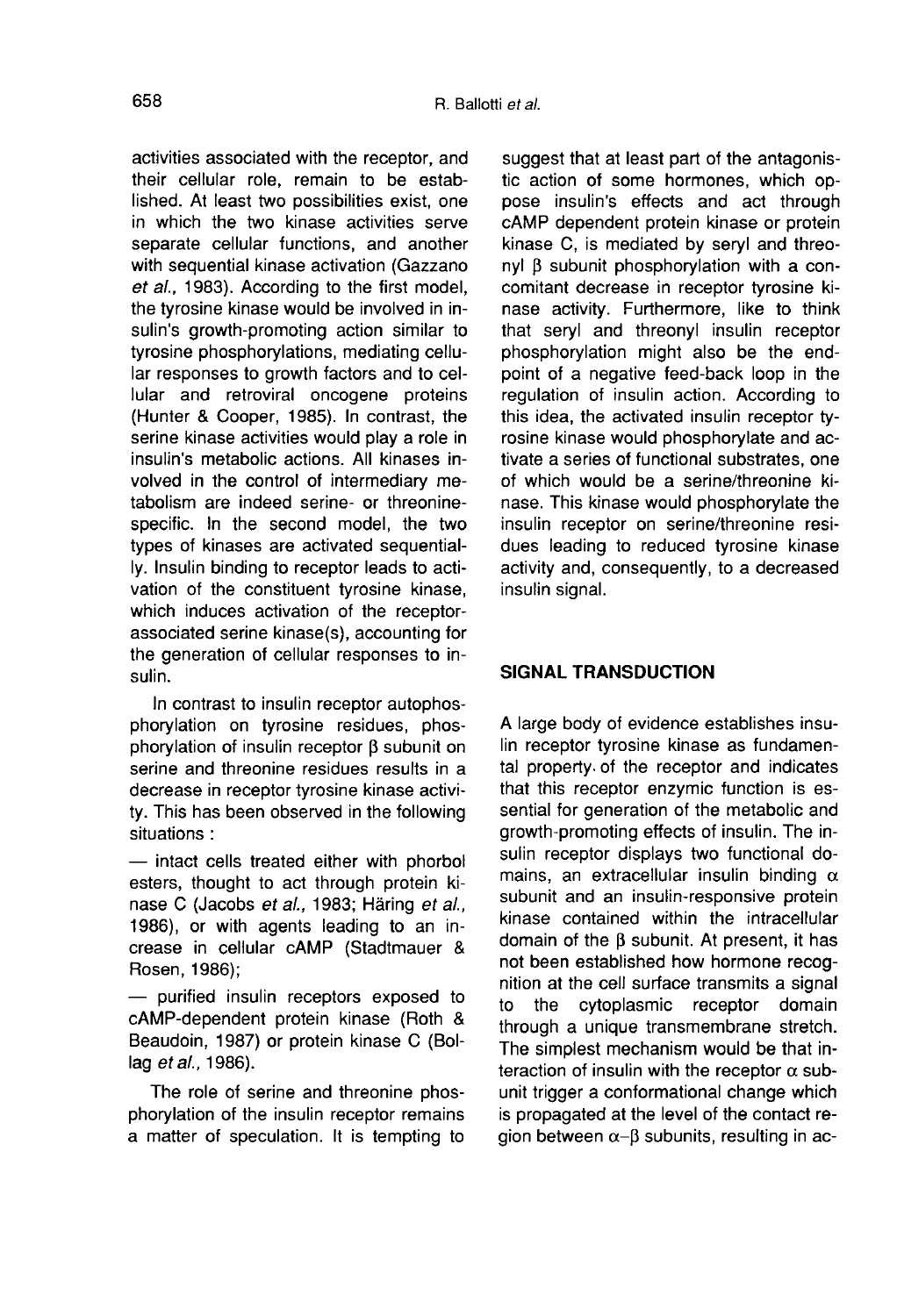tivation of the receptor kinase. How the activated receptor kinase transduces the hormone signal is not known at present. We favour the idea that the insulin-stimulated receptor kinase leads to phosphorylation of cellular protein substrates, which are likely to belong to two broad categories those generating metabolic effects of insulin and those resulting in growth-promoting effects.

#### **REFERENCES**

Ballotti R., Kowalski A., Le Marchand-Brustel Y. & Van Obberghen E. (1986) Presence of an insulin-stimulated serine kinase in cell extracts from IM-9 cells. Biochem. Biophys. Res. Commun. 139, 179-185

Ballotti R., Kowalski A., White M.F., Le Marchand-Brustel Y. & Van Obberghen E. (1987) Insulin stimulates tyrosine phosphorylation of its receptor  $\beta$  subunit in intact rat hepatocytes. Biochem. J. 241, 99-104

Ballotti R., Scimeca J.C., Kowalski A. & Van Obberghen E. (1989) Antiphosphotyrosine antibodies modulate insulin receptor kinase activity and insulin action. Cellular Signalling 1, 195-204

Bernier M., Laird D.M. & Lane M.D. (1987) Insulin-activated tyrosine phosphorylation of a 15 kilo-dalton protein in intact 3T3-Li adipocytes. Proc. Natl. Acad. Sci. (USA) 84, 1844-1848

Bollag G.E., Roth R.A., Beaudoin J., Mochly- Rosen D., Koshland Jr D.E. (1986) Protein kinase C directly phosphorylates the insulin recep tor in vitro and reduces its protein-tyrosine kinase activity. Proc. Natl. Acad. Sci. 83, 5822- 5824

Chou C.K., Dull T.J., Russell D.S., Gherzi R., Lebwohl D., Ullrich A. & Rosen O.M. (1987) Human insulin receptors mutated at the ATPbinding site lack protein tyrosine kinase activity and fail to mediate postreceptor effects of insulin. J. Biol. Chem. 262, 1842-1847

Debant A., Guerre-Millo M., Le Marchand-Brustel Y., Freychet P., Lavau M. & Van Obberghen E. (1987) The adipocyte insulin receptor kinase from young obese Zucker rats is hyperresponsive to insulin. Amer. J. Physiol. 252, E273- E278

Denton R.M. (1986) Early events in insulin actions. In : Advances in Cyclic Nucleotide and<br>Protein Phosphorvlation Research (Greengard P. & Robison A., eds), Raven Press, New York, pp. 293-341

Ebina Y., Ellis L., Jarnagin K., Edery M., Graf L., Clauser E., Ou J.H., Masiarz F., Kan Y.W., Goldfine I.D., Roth R.A. & Rutter W.J. (1985) Ebina Y., Ellis L., Jarnagin K., Edery M., Graf L.,<br>Clauser E., Ou J.H., Masiarz F., Kan Y.W.,<br>Goldfine I.D., Roth R.A. & Rutter W.J. (1985)<br>The human insulin receptor cDNA : the structu-<br>ral basis for hormone-activated tr ral basis for hormone-activated transmembrane signalling. Cell 40, 747-758

Gammeltoft S., Kowalski A., Fehlmann M. & Van Obberghen E. (1984) Insulin receptors in rat brain : insulin stimulates phosphorylation of its receptors B-subunit. FEBS Lett. 172, 87-90

Gammeltoft S., Haselbacher G.K., Humbel R.E., Fehlmann M., Van Obberghen E. (1985) Two types of receptors for insulin-like growth factors in mammalian brain. EM80 J. 4, 3407-3412

Gammeltoft S. & Van Obberghen E. (1986) Protein kinase activity of the insulin receptor. Biochem. J. 235, 1-11

Gazzano H., Kowalski A., Fehlmann M. & Van Obberghen E. (1983) Two different protein kinase activities are associated with the insulin receptor. Biochem. J. 216, 575-582

Gazzano H., Halban P., Prentki M., Ballotti R., Brandenburg D., Fehlmann M. & Van Obberghen E. (1985) Identification of functional insulin receptors on membranes from an insulin producing cell line (RiNm5F). Biochem. J. 226, 867- 872

Gherzi R., Russel D.S., Taylor S.I. & Rosen O.M. (1987) Reevaluation of the evidence that an antibody to the insulin receptor is insulinmimetic without activating the protein tyrosine kinase activity of the receptor. J. Biol. Chem. 262, 16900-16905

Grigorescu F., White M.F. & Kahn C.R. (1983) Insulin binding and insulin-dependent phosphorylation of the insulin receptor solubilized from human erythrocytes. J. Biol. Chem. 258, 13708- 13716

Grunberger G., Zick Y. & Gorden P. (1984) Defect in phosphorylation of insulin receptors in cells from an insulin resistant patient with normal insulin binding. Science 223, 932-934

Haring H.U., White M.F., Kahn C.R., Kasuga M., Lauris V., Fleischmann R., Murray M. & Pawe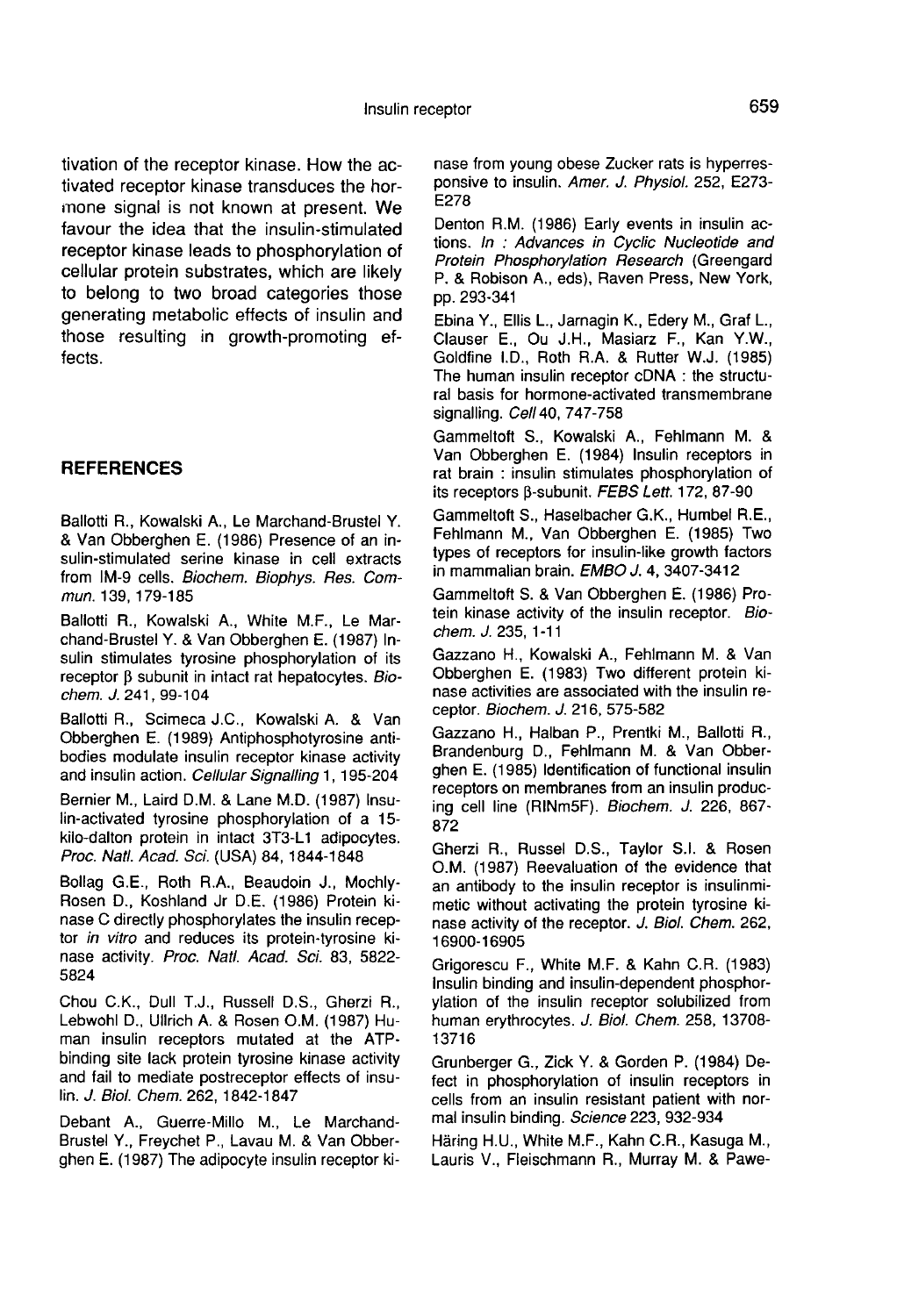lek J. (1984) Abnormality of insulin binding and receptor phosphorylation in an insulin-resistant melanoma cell line. J. Cell Biol. 99, 900-908

Häring H.U., Kirsch D., Obermaier B., Ermel B.<br>& Machicao F. (1986) Tumor-promoting phorbol esters increase the Km of the ATP binding site of the insulin receptor kinase from rat adipocytes. J. Biol. Chem. 261, 3869-3875

Hunter T. & Cooper J.A. (1985) Protein-tyrosine kinases. Ann. Rev. Biochem. 54, 897-930

Jacobs S., Sahyoun N.E., Saltiel A.R. & Cuatrecasas P. (1983) Phorbol esters stimulate the phosphorylation of receptors for insulin and somatomedin C. Proc. Natl. Acad. Sci. USA 80, 6211-6213

Kadowaki T., Kasuga M., Akanuma Y., Ezaki O. & Takaku F. (1984) Decreased autophosphorylation of the insulin receptor-kinase in streptozotocin-diabetic rats. J. BioL Chem. 259, 14208- 14216

Kasuga M., Karlsson F.A. & Kahn C.R. (1982a) Insulin stimulates the phosphorylation of the 95000-dalton subunit of its own receptor. Science 215, 185-187

Kasuga M., Zick Y., Blithe D.L., Crettaz M. & Kahn C.R. (1982b) Insulin stimulates tyrosine phosphorylation of the insulin receptor in a cell free system. Nature 298, 667-669

Kasuga M., Zick Y., Blithe D.L., Karlsson F.A., Haring H.U. & Kahn C.R. (1982c) Insulin stimulation of phosphorylation of the beta subunit of the insulin receptor. Formation of both phosphoserine and phosphotyrosine. J. Biol. Chem. 257,9891-9894

Kowalski A., Gazzano H., Fehlmann M. & Van Obberghen E. (1983) Dephosphorylation of the hepatic insulin receptor : absence of phospha tase activity in purified receptors. Biochem. Biophys. Res. Commun. 117, 885-893

Le Marchand-Brustel Y., Grémeaux T., Ballotti R. & Van Obberghen E. (1985) Insulin receptor kinase is defective in skeletal muscle of obese mice. Nature 315, 676-679

Morgan D.O. & Roth R.A. (1987) Acute insulin action requires insulin receptor kinase activity : introduction of an inhibitory monoclonal antibody into mammalian cells blocks the rapid effects of insulin. Proc. Natl. Acad. Sci. USA 84, 41-45

Pang D.T., Sharma B.R., Schafer J.A., White P.F. & Kahn C.R. (1985) Predominance of tyrosine phosphorylation of insulin receptors during the initial response of intact cells to insulin. J. Biol. Chem. 260, 7131-7136

Petruzzelli L.M., Ganguly S., Smith C.J., Cobb M.H., Rubin C.S. & Rosen O.M. (1982) Insulin activates a tyrosine-specific protein kinase in centa. Proc. Natl. Acad. Sci. USA 79, 6792-6796

Petruzzelli L.M., Herrera R. & Rosen O.M. (1984) Insulin receptor is an insulin-dependent tyrosine protein kinase : copurification of insulinbinding activity and protein kinase activity to homogeneity from human placenta. Proc. Natl. Acad. Sci. USA 81, 3327-3331

Rees-Jones R.W., Hedo J.A., Zick Y. & Roth J. (1983) Insulin-stimulated phosphorylation of the insulin receptor precursor. Biochem. Biophys. Res. Commun. 116, 417-422

Rees-Jones R.W. & Taylor S.I. (1985) An endogenous substrate for the insulin receptorassociated tyrosine kinase. J. Biol. Chem. 260, 4461-4467

Rosen O.M., Herrera R., Olowe Y., Petruzzelli L.M. & Cobb M.H. (1983) Phosphorylation activates the insulin receptor tyrosine protein kinase. Proc. Natl. Acad. Sci. USA 80, 3237-3242

Roth R.A. & Cassel D.J. (1983) Insulin receptor: Evidence that it is a protein kinase. Science 219,299-301

Roth R.A., Cassel D.K., Maddux D.A. & Goldfine I.D. (1983) Regulation of insulin receptor kinase activity by insulin mimickers and an insulin antagonist. Biochem. Biophys. Res. Commun. 115, 245-252

Roth R.A. & Beaudoin J. (1987) Phosphorylation of purified insulin receptor by cAMP kinase. Diabetes 36, 123-126

Sadoul J.L., Peyron J.F., Ballotti R., Debant A., Fehlmann M. & Van Obberghen E. (1985) Identification of a cellular 110000 Da protein substrate for the insulin receptor kinase. Biochem. J. 227, 887-892

Shia M.A. & Pilch P.F. (1983) The  $\beta$  subunit of the insulin receptor is an insulin-activated protein kinase. Biochemistry 22, 717-721

Stadtmauer L. & Rosen O.M. (1986) Increasing the cAMP content of IM-9 cells alters the phosphorylation state and protein kinase activity of the insulin receptor. J. Biol. Chem. 261, 3402- 3407